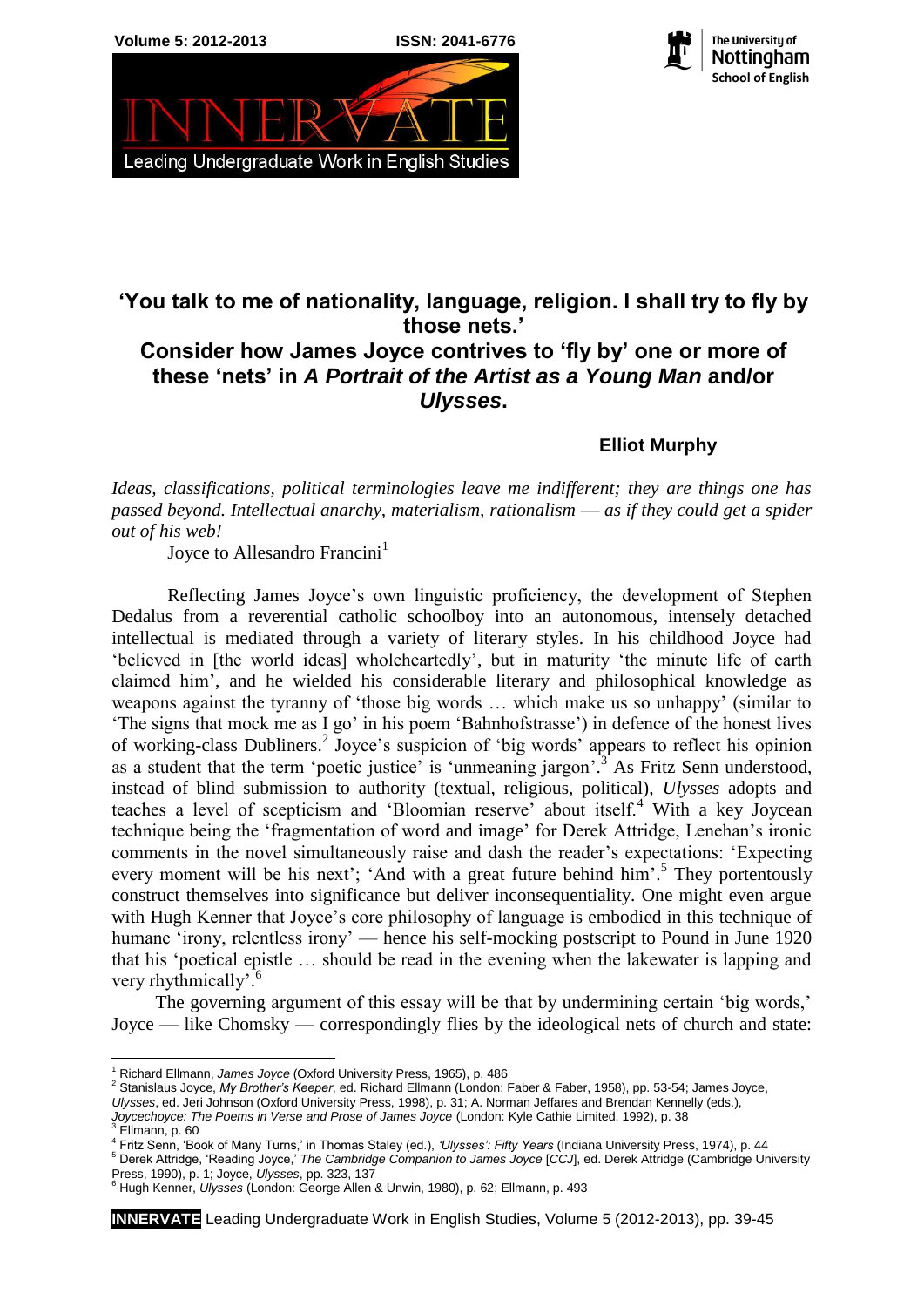## 40 'You talk to me of nationality, language, religion. I shall try to fly by those nets.' Consider how James Joyce contrives to 'fly by' one or more of these 'nets' in *A Portrait of the Artist as a Young Man* and/or *Ulysses.*

forces of coercion and domination which Joyce subtly associates with mindless rote learning when Stephen Dedalus is taught about Irish politics, '[lending] an avid ear. Words which he did not understand he said over to himself till he had learned them by heart,' since 'nobody made fun' of 'the great men in the history'.<sup>7</sup> Stephen begins his life gripped by an 'iconic,' referential theory of language, not swayed by metaphor or abstraction ('What's in a name? That is what we ask ourselves in childhood').<sup>8</sup> Protestant children, Dante sagely tells him, ridiculed the '*Tower of Ivory*' and '*House of Gold*'. But 'how could a woman be a tower of ivory or a house of gold?' The imagery of the playground is used as a microcosm for further exploration of penitence and transgression, with Stephen soon realising that love is the only thing worthy of such religious, figurative language. Eileen's forbidden hands are consequently pronounced 'white and thin and cold', the image of 'ivory: a cold white thing. That was the meaning of *Tower of Ivory*'. <sup>9</sup> With similar compassion, his Aunt had earlier warned him that 'eagles will put out his eye' if he is insubordinate, leading him to eventually combat this fierce and authoritarian flight imagery with his own aesthetics-based one, promising as he does to 'fly by' the nets of 'nationality, language, religion' (though he does this through mixing his flight and defence metaphors, perhaps revealing his intellectual growing pains, as Rabaté points out).<sup>10</sup> One might even conclude with Johnson that by limiting itself to its character's conscious thoughts, 'the narrative slyly asserts that what is most "real" is perhaps also most elusive' — and that the high, spiritual diction of Catholicism is not only repressive, but metaphysically absurd.<sup>11</sup> Such academic obfuscations fail to impress Joyce, who has Mulligan parody Nietzsche's idiosyncratic master/slave conceptions to reveal how traditional, Cartesian common sense easily suffices to grasp how class exploitation has been carried out throughout Irish history.<sup>12</sup> Joyce consequently 'put in so many enigmas and puzzles that it will keep the professors busy for centuries busy for centuries arguing over what I meant'. <sup>13</sup> Bloom additionally resents the nationalistic conformism found in the 'royal Dublin fusiliers' ('Half baked they look: hypnotised like. Eyes front'), whose irrational jingoism seems reminiscent of 'the boy's blank face[s]' in Stephen's classroom.<sup>14</sup> Stephen is also conscious in 'Circe' that he is regarded as anticolonial (a 'Green rag to a bull'), but adopts a similar tactic of epic calm and detachment towards the antagonising soldier, who 'provokes my intelligence'.<sup>15</sup> These episodes intersect through portraying the underdog of Irish intellectual culture as being persistently crushed, like Wilde, by the dominant imperial patriarchy. 'Circe' also 'confounds and confuses cultural and national identities,' as Emer Nolan puts it in a careful and illuminating study: While the citizen denounces imperialism, 'Circe' rejects consumerism (with its confrontational citations of urban Irish culture and popular British songs), which *Ulysses* more generally identifies with Britishness.<sup>16</sup> One of Bloom's transmogrifications in the episode also deplores this state/corporate-dominated conception of nationhood, preferring an anarchist reading:

I stand for the reform of municipal morals … General amnesty, weekly carnival with masked licence, bonuses for all, esperanto the universal language with universal

<sup>1</sup> <sup>7</sup> Joyce, *Ulysses*, p. 31; James Joyce, *A Portrait of the Artist as a Young Man* [*Portrait*] (London: Granada, 1977), pp. 58, 50. 8 Joyce, *Ulysses*, p. 201

<sup>&</sup>lt;sup>9</sup> Joyce, *Portrait*, p. 33<br><sup>10</sup> Joyce, *Portrait*, pp. 8, 184; Jean-Michel Rabaté, *James Joyce and the Politics of Egoism* (Cambridge University Press, 2001), p. 36 <sup>11</sup> Joyce, *Ulysses*, p. 769

<sup>12</sup> Ibid., p. 22

<sup>&</sup>lt;sup>13</sup> Interview with Jacques Benoist-Méchin, 1956, cited in Ellmann, p. 535

<sup>14</sup> Joyce, *Ulysses*, pp. 70, 24

<sup>15</sup> Ibid., p. 550

<sup>16</sup> Emer Nolan, *James Joyce and Nationalism* (London: Routledge, 1995), p. 134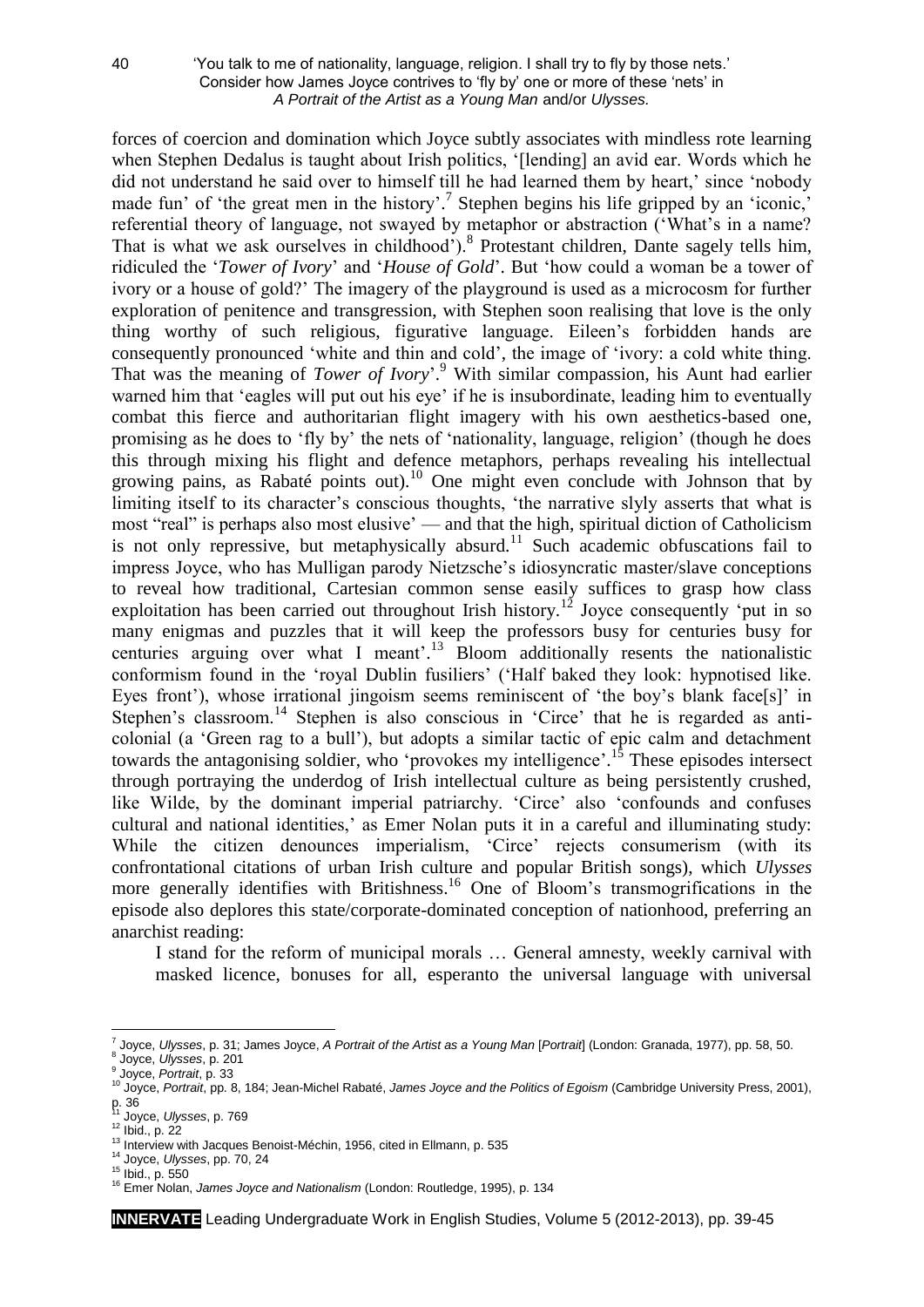brotherhood. No more patriotism of barspongers and dropsical imposters. Free money, free love and a free lay church in a free lay state.<sup>17</sup>

It is not surprising, then, that Joyce was happiest most under the lax rule of the Austro-Hungarian Empire in Trieste.<sup>18</sup> As his literary career progressed, art for Joyce gradually became a mode to challenge the authority of 'my home, my fatherland [and] my church,' echoing what he wrote in high school: 'The garb of royalty or of democracy are but a shadow that a "man" leaves behind him'. <sup>19</sup> These conceptual spectres are in *Ulysses* exposed as convenient tools for imperial power. Inspired by his discussions with Weiss and his reading of the anarchist Benjamin Tucker and the philosopher Ernest Renan (for whom 'Jesus, in some respects, was an anarchist, for he had no idea of civil government. That government seems to him purely and simply an abuse'), Joyce has Bloom discuss the notion of a state, deconstructing the 'big' conception of homeland and society into a mere spatial abstraction.<sup>20</sup> His protagonist concludes that 'A nation is the same people living in the same place'.<sup>21</sup> Joyce's version of 'Mr. Dooley' bears a similar anti-statist theme, while one of his most successful essays concludes that nationality is 'a useful fiction' for the powerful. $^{22}$ 

Such political awareness comes more gradually to the young Stephen, who 'wanted to cry quietly … for the words' of a song his young friend Brigid introduces him to, 'so beautiful and sad, like music<sup>'23</sup> To borrow Joyce's description of James Clarence Mangan, if Stephen is 'reserved with men, he is shy with women, and he is too self-conscious, too critical, knows too little of the soft parts of conversation, for a gallant'.<sup>24</sup> But this metalinguistic awareness soon evolves into a fear, provoked by Catholic rhetoric, of 'those big words which make us so unhappy'. He 'quietly' confesses to Cranly, for instance, that he 'fear[s]' the doctrine of transubstantiation.<sup>25</sup> After Arnall's sermon on Lucifer's pride Stephen is offered a chance to 'join the order', being informed of the 'awful power' he could wield. It is consequently of some significance that 'a flame began to flutter … as he heard in this proud address an echo of his own proud musings'.<sup>26</sup> The authority of the church accordingly comes for Joyce from the very 'sin' it condemns Lucifer for committing. Stephen would likely sympathise with Wajcman's view that 'We are animals sick with language. And how sometimes we long for a cure', since he believes language to be the origin of human suffering, equating as he does 'Father, Word and Holy Breath' not simply with the crucified Christ, but with 'the Logos who suffers in us at every moment'.<sup>27</sup> His mistrust of the body over the mind leads his thoughts on language to become at times Nietzschean, protecting himself from brute corporeality through, as Johnson puts it, 'his repeated assertion of the artist's authority to control the unruly material world through the distancing transformation power of language'. <sup>28</sup> In *Ulysses* the language even reflects the time of day: In the later episodes 'the English language is as worn-out as the day and can produce only clichés', helping to illustrate Stephen's belief that an individual — through 'silence, exile, and cunning' — can ultimately control their language, however polluted, and in turn the world it constructs.<sup>29</sup> Joyce consequently believed, as John Gray has also argued, that 'big words'

<u>.</u>

<sup>20</sup> Ellmann, pp. 476-77; Ernest Renan, *The Life of Jesus* (London: Trübner & Co., 1864), p. 112

<sup>17</sup> Joyce, *Ulysses*, p.

<sup>18</sup> Mary Colum, *Life and the Dream* (New York: Doubleday, 1947), p. 383

<sup>19</sup> Joyce, *Portrait*, p. 222; 'Trust Not Appearances', cited in Ellmann, p. 36

<sup>21</sup> Joyce, *Ulysses*, p. 317

<sup>22</sup> 'Ireland: Island of Saints and Sinners', in James Joyce, *Occasional, Critical, and Political Writing*, ed. Kevin Barry (Oxford University Press, 2000), p. 118

<sup>23</sup> Joyce, *Portrait*, p. 22

<sup>24</sup> 'James Clarence Mangan (1902)', in Joyce, *Occasional, Critical, and Political Writing*, p. 56

<sup>25</sup> Ibid., p. 219

<sup>26</sup> Ibid., p. 143

<sup>27</sup> Gérard Wajcman, 'The Animals that Treat Us Badly,' *Lacanian Ink*, no. 33: 131; Joyce, *Ulysses*, p. 178

<sup>28</sup> Joyce, *Ulysses*, p. 827 <sup>29</sup> Ellmann, p. 151; Joyce, *Portrait*, p. 222

**INNERVATE** Leading Undergraduate Work in English Studies, Volume 5 (2012-2013), pp. 39-45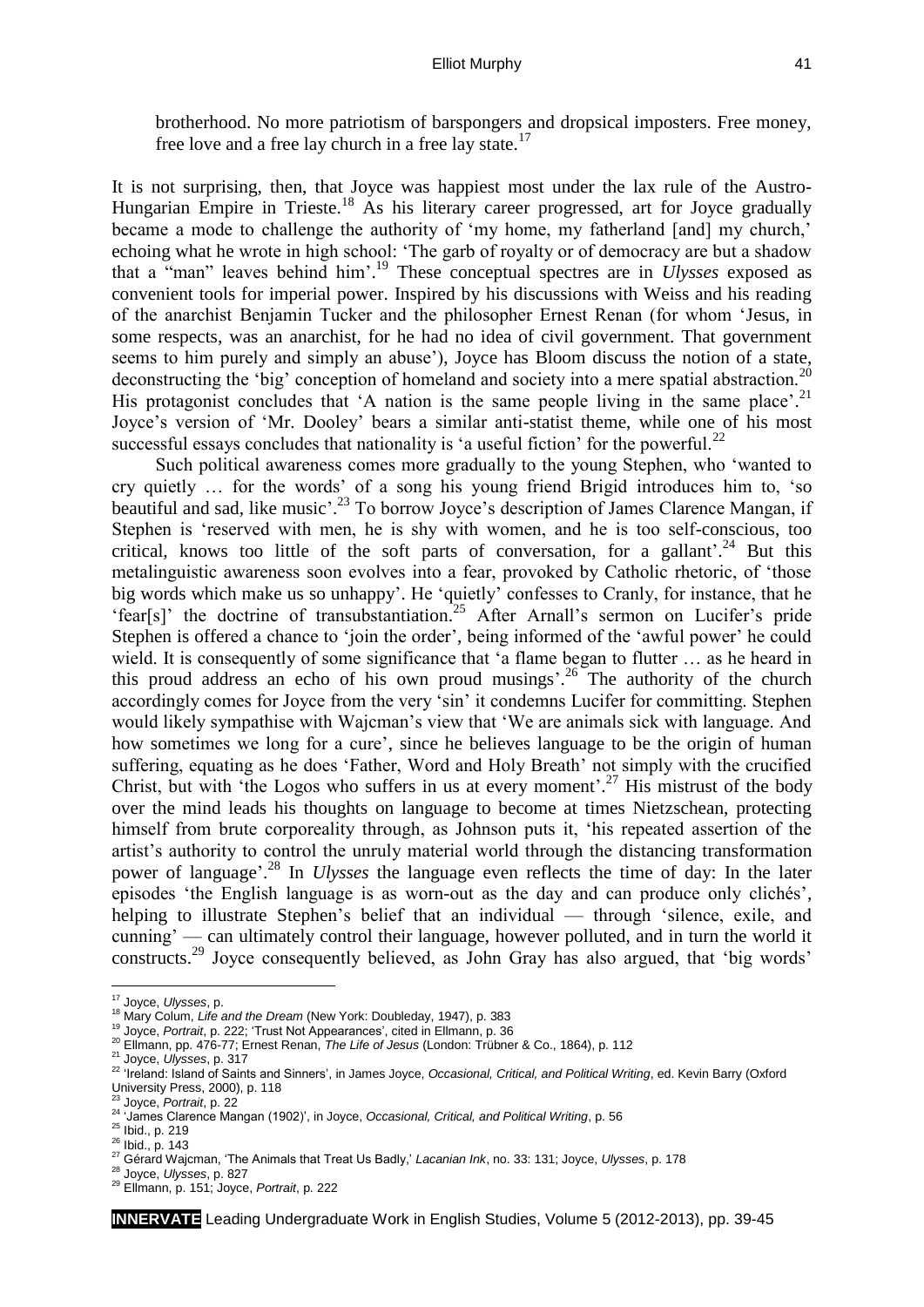encourage the domination of certain abstractions which destroy humanity's peace with nature by convincing us we do not belong to it.<sup>30</sup>

Joyce explores similar entrenched anxieties to condemn the virtually unshakeable grip of religious rituals on the mind of reverential Dubliners. At Dignam's funeral, Bloom observes how the priest is under the thrall of yet more distancing vagaries. He shakes the 'stick with a knob at the end' over the coffin purely because 'It's all written down: he has to do it<sup>'.31</sup> Like the economist Joseph Stiglitz, Bloom compares religious ritualism with the advertising industry in 'Nausicaa' (imagery which later collaborates with the 'corking fine business proposition' the entrepreneurial "Almighty God" has 'in his backpocket'), while the subversive wit of the famous 'Lazarus … came fifth' joke serves a congruent purpose of ironic agitation, as do Father Conmee's comic thoughts on Reverend Greene and the parodic musings in 'Oxen of the Sun' over 'transubstantiality *oder* consubstantiality but in no case subsubstantiality' (puns which are nearly as hilarious as McCabe's 'poststructuralist' reading of *Finnegans Wake* from an allegedly Chomskyan perspective).<sup>32</sup> 'Oxen' in particular undermines religious language by situating it within an evolutionary process alongside all over literary forms (with the opening paragraphs representing 'the chaos which precedes creation') stripping it of its otherworldly veneer. 'Nature has other ends than we', after all.<sup>33</sup> The priesthood is later associated with cognitive deformity, with the blind stripling's 'Bloodless pious face like a fellow going to be a priest' having a 'Queer idea of Dublin'. 34 The demeaning nature of religious conceptions of love are also later juxtaposed with the complexities of human intimacy. After an extended debate on the various manifestations of love and hatred throughout history, Bloom thinks meekly: 'this person loves that other person because everybody loves somebody but God loves everybody<sup>2,35</sup> The cautious immaturity of this diction is similar to that found in Joyce's essay 'Subjugation': 'Long ago in Eden responsible Adam had a good time'.<sup>36</sup>

Steeped in the medievalist and Aristotelian philosophy Bloom lacks, Stephen engages in what John Cowper Powys called an 'insanely intense and incorruptible concentration on the mystery of words'.<sup>37</sup> He admires the 'rhythmic rise and fall of words' which allows him to see through the superficial 'reflection of the glowing sensible world through the prism of language manycoloured' (primarily scriptural abstractions, like 'the Vague Something behind Everything' as Joyce wrote to his brother, or 'the indivisible oneness of the trinity' as Michael Palin put it) to the 'inner world of individual emotions mirrored perfectly in a lucid supple periodic prose'.<sup>38</sup> This religious and metaphysical terminology is as absurd as the 'silly voices' in the playground of Stephen's school, while his Irish heritage also alienates him from the English language (merely a form of 'acquired speech'), making his mind more sensitive to its Orwellian and imperialistic nuances.<sup>39</sup> Indeed, Buck Mulligan, perhaps speaking for the mature Joyce (who regarded his character as Wilde's 'Irish imitator'), tells Haines 'We have grown out of Wilde and paradoxes', with *Ulysses*' instead celebrating the minutiae of colloquial speech.<sup>40</sup> Nevertheless, it simultaneously cultivates a belief in the

<sup>35</sup> Joyce, *Ulysses*, p. 319

**INNERVATE** Leading Undergraduate Work in English Studies, Volume 5 (2012-2013), pp. 39-45

<sup>&</sup>lt;u>.</u> <sup>30</sup> John Gray, *The Silence of Animals* (London: Allen Lane, 2013)

<sup>31</sup> Joyce, *Ulysses*, p. 100

<sup>32</sup> Joseph Stiglitz, *Freefall: America, Free Markets, and the Sinking of the World Economy* (New York: W.W. Norton &

Company, 2010); Joyce, *Ulysses*, pp. 360, 407, 102, 212, 374; Colin McCabe, *James Joyce and the Revolution of the Word* (London: Barnes & Noble, 1979)

<sup>33</sup> Joyce, *Ulysses*, p. 372

<sup>34</sup> Harry Blamires, *The Bloomsday Book* (London: Methuen, 1983), p. 153; Joyce, *Ulysses*, p. 173

<sup>36</sup> 'Subjugation,' in Joyce, *Occasional, Critical, and Political Writing*, p. 5

<sup>37</sup> John Cowper Powys, *Porius*, eds. Judith Bond and Morine Krisdóttir (London: Overlook Duckworth, 2007), p. 697

<sup>38</sup> Joyce, *Portrait*, pp. 151-2; Letter of Autumn 1905, Ellmann p. 208; *Monty Python's The Meaning of Life*, dir. Terry Jones (Universal Pictures, 1983)

<sup>39</sup> Joyce, *Portrait*, pp. 60, 172

<sup>40</sup> Joyce, *Ulysses*, p. 18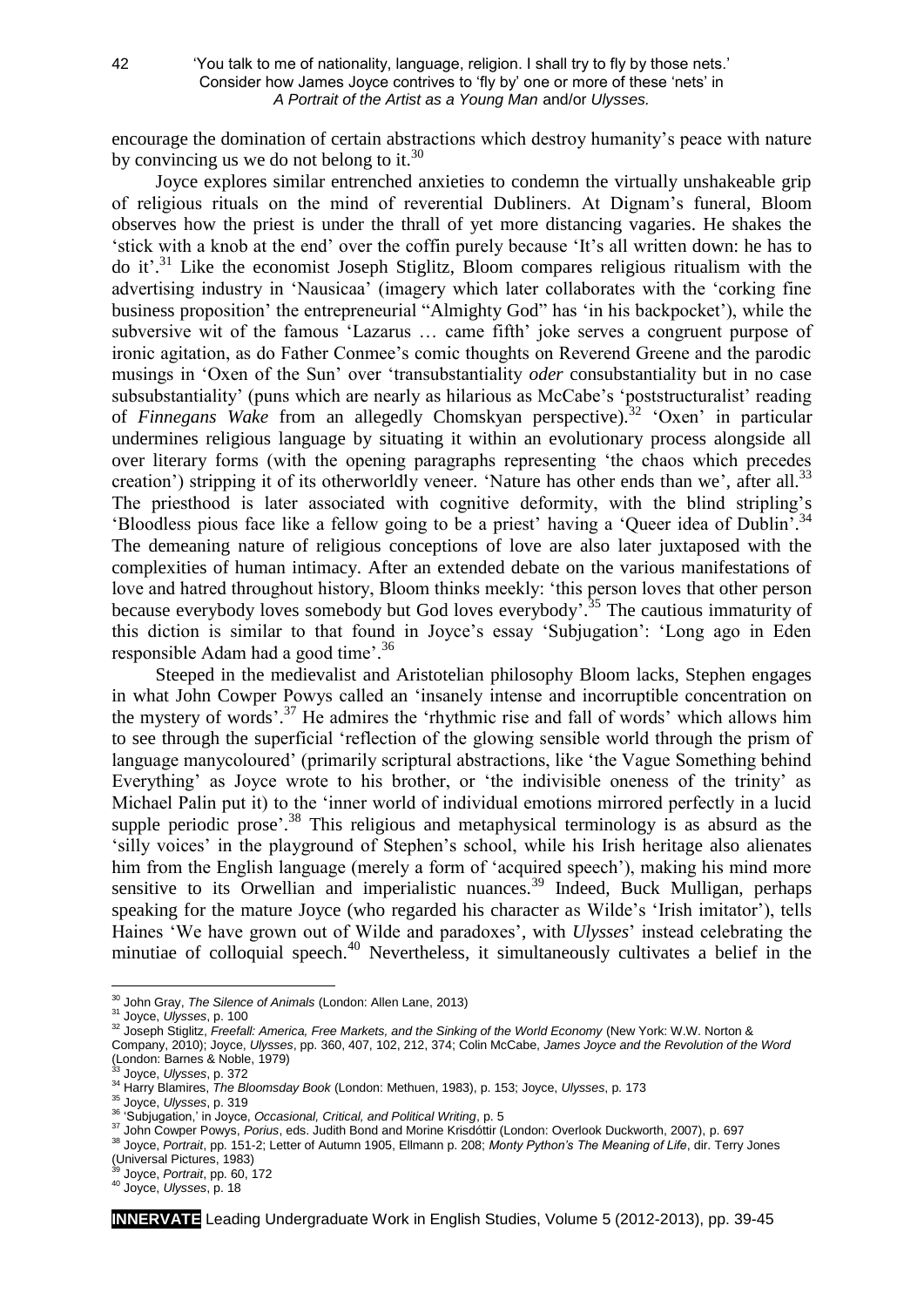imperial corruption of the Irish language (Greek is also 'the language of the mind,' for MacHugh, unlike the grandiose Latin language), a view which influences Joyce's unaggressive nationalism and Bloom's opinion that republicanism is 'the best form of government', since it privileges 'the language question' over 'the economic question'. 41

The pastiche of newspaper headlines in 'Aeolus' also serves to undermine a separate, though perhaps more pernicious form of rhetoric, what Johnson characterizes as the 'mechanized material production of words' ('Sllt  $\ldots$  Sllt  $\ldots$  Sllt').<sup>42</sup> The misleading headlines of the episode (inserted by Kenner's infamous Arranger) reflect in part the deceptive nature of the corporate media's sensationalism, since 'It's the ads and side features sell a weekly not the stale news in the official gazette'. $43$  But MacHugh cautions against such melodrama, advising his friends not to be 'led away by words, by sounds of words', with the superficial grandiloquence of 'imperial, imperious, imperative' being more than a swift departure from their 'vile' real-world denotations (indeed, *Ulysses* is hostile to colonialism simply 'by dint of its realism' and its vivid portraval of the grim, debt-driven lives of Dubliners).<sup>44</sup> It is in a similar connection that 'Sirens' attempts to unify language with natural sounds (hence the abundance of onomatopoeia), confronting 'the problem of how words might perform like the tonal sounds of nature' by transferring the centre of semantic focus from unambiguous denotation to pure phonetic cadence.<sup>45</sup> Mathematics and language are reduced to their phonological features ('All music when you come to think'), a move which urges the reader to be — like Stephen — suspicious of Platonic talk of 'ideal forms' and so forth ('And you think you're listening to the etherial', chides Bloom), reminding us that, as Donald Davidson used to put it, we live in one world at most.<sup>46</sup> Considering how the sound of the sea can be stirred with the aid of a seashell, Bloom reflects on the ultimately individual, mind-internal nature of language (where the sea represents the 'social' conception of the 'English language' and the seashell the internal grammars and 'Musomathematics' of individual minds) though rejects the feelings of isolation this Joycean epiphany could potentially lead to, embracing those thoughts Stephen's mind turns into philosophical quandaries: 'Wonderful really. So distinct' (their thoughts on vision lead to similar comparisons).<sup>47</sup> Unlike Stephen, Bloom appears to embrace music over language, affirming as it does the existence of joy: 'Mere fact of music shows you are'. <sup>48</sup> He also employs music to parody the 'big words' of Miss Douce, rendering her phrase 'impertinent insolence' into 'Imperthnthn thnthnthn'. <sup>49</sup> Likewise, he later blends his flatulence with the rhetoric of Robert Emmett's last words for more than comic effect (similar motives lie behind his poem 'Gas from a Burner').<sup>50</sup> But try as it might to make matter and form indistinguishable — as Pater had hoped — the phonetically elaborate and ultimately meaningful words ('Words? Music? No: it's what's behind') of the episode fly by the 'pure, long and throbbing' Sirens' song and 'necessarily refuse the decomposition into pure sound required in music'. 51

The 'I' of the 'Cyclops' episode — seamlessly morphing from philosophical to academic to medical diction — adds a related caricature of legal and corporate-speak to subvert the dry and desiccated nature of capitalist social relations ('the said non-perishable goods shall not be pawned or pledged or sold or otherwise alienated by the said purchaser',

<u>.</u>

**INNERVATE** Leading Undergraduate Work in English Studies, Volume 5 (2012-2013), pp. 39-45

<sup>&</sup>lt;sup>41</sup> Ibid., pp. 128, 156

<sup>42</sup> Ibid., pp. 809, 117

<sup>43</sup> Kenner, ch. 7; Joyce, *Ulysses*, p. 114

<sup>44</sup> Joyce, *Ulysses*, p. 126; Nolan, p. 56

<sup>45</sup> Joyce, *Ulysses*, p. 875

<sup>46</sup> Ibid., p. 267; Donald Davidson, 'On the Very Idea of a Conceptual Scheme', *Proceedings and Addresses of the American Philosophical Association* 47 (1973-1974): 5-20

<sup>47</sup> Joyce, *Ulysses*, p. 270

 $48$  Ibid.

<sup>49</sup> Ibid., p. 247

<sup>50</sup> Ibid., p. 279; Jeffares and Kennelly, pp. 44-47

<sup>51</sup> Joyce, *Ulysses*, pp. 263, 245, 876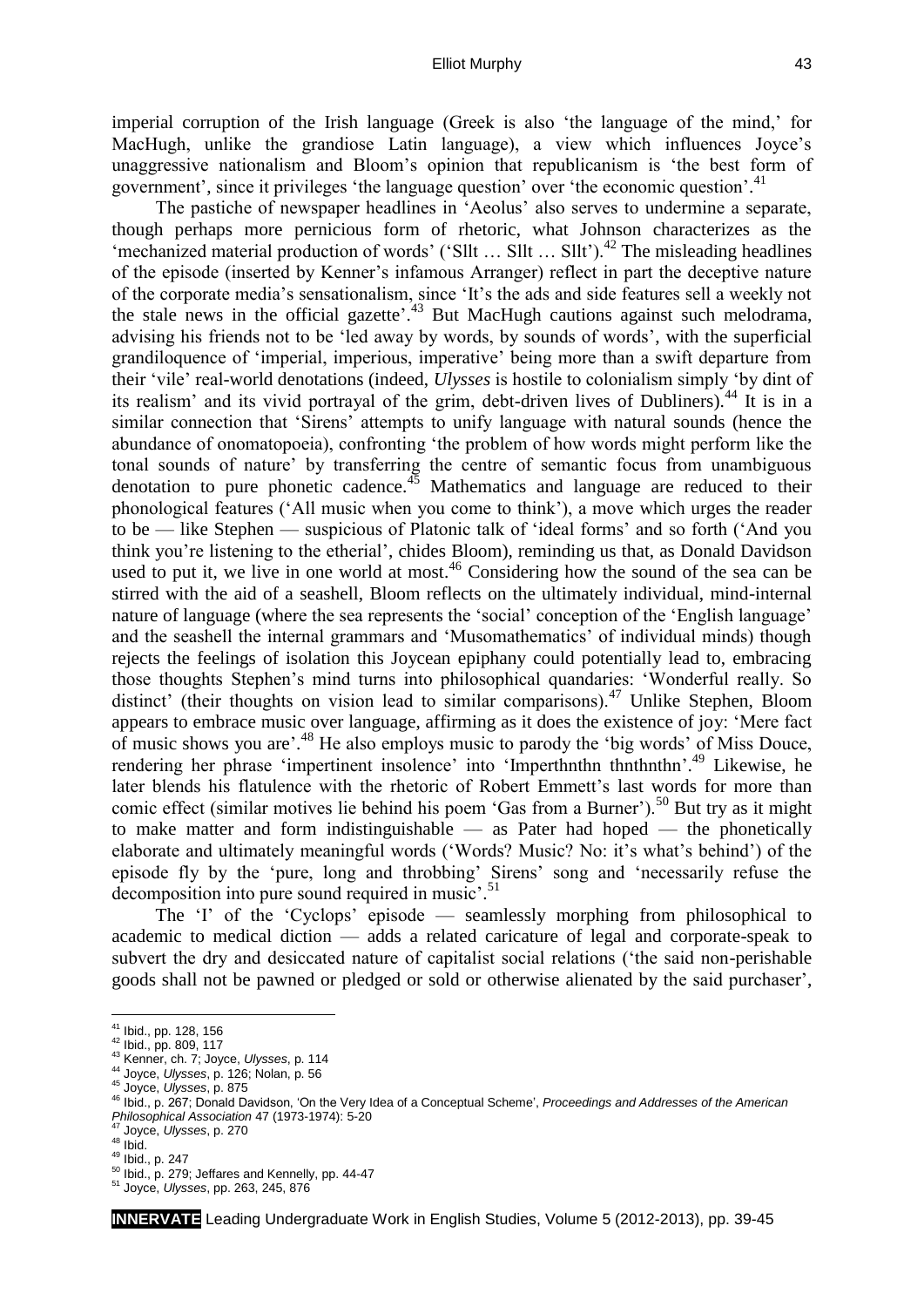## 44 'You talk to me of nationality, language, religion. I shall try to fly by those nets.' Consider how James Joyce contrives to 'fly by' one or more of these 'nets' in *A Portrait of the Artist as a Young Man* and/or *Ulysses.*

with the 'vendor' disposing of the property 'at his good will and pleasure').<sup>52</sup> This 'I' may lack an individual historical sense, but his multifaceted discourses 'embody Joyce's wicked challenge to the historical imagination of Others,' defying the authority of metanarratives.<sup>53</sup> Joyce's short but pertinent parody of parliamentary 'discussion' also reminds the reader of the thoughtless savagery behind settler colonialism. 'Have similar orders been issued for the slaughter of human animals who dare to play Irish games in the Phoenix park?' asks Mr Orelli O'Reilly with a straight face.<sup>54</sup> In the equally parodical 'Oxen,' writes Levine, Joyce is 'playing with writing' in a dizzying, amusing fashion, 'doing and being Shakespeare, Milton, Pepys'. <sup>55</sup> Contrary to Eliot's view that *Ulysses* exposes the 'futility of all English styles', I detect in it the affirmation of the evolving spirit of English literature, not least because 'Fertility for Joyce came in recirculation and recycling, not purifying and sterilizing'. <sup>56</sup> With their piercing wit and striking intelligence, both of Joyce's masterpieces achieve this and much more. Their deeply personal narratives of kinship and revolt go a long way in exposing the ultimately fragile grip illegitimate and corrupting forms of authority have on the human heart.

1

<sup>&</sup>lt;sup>52</sup> Ibid., p. 281

<sup>53</sup> Andrew Gibson, 'History, All That: Sirens, Cyclops,' *Joyce's Revenge* (Oxford University Press, 2005), p. 126

<sup>54</sup> Joyce, *Ulysses*, pp. 302-303

<sup>55</sup> Jennifer Levine, 'Ulysses,' *CCJ*, p. 149

<sup>56</sup> Joyce, *Ulysses*, p. 907